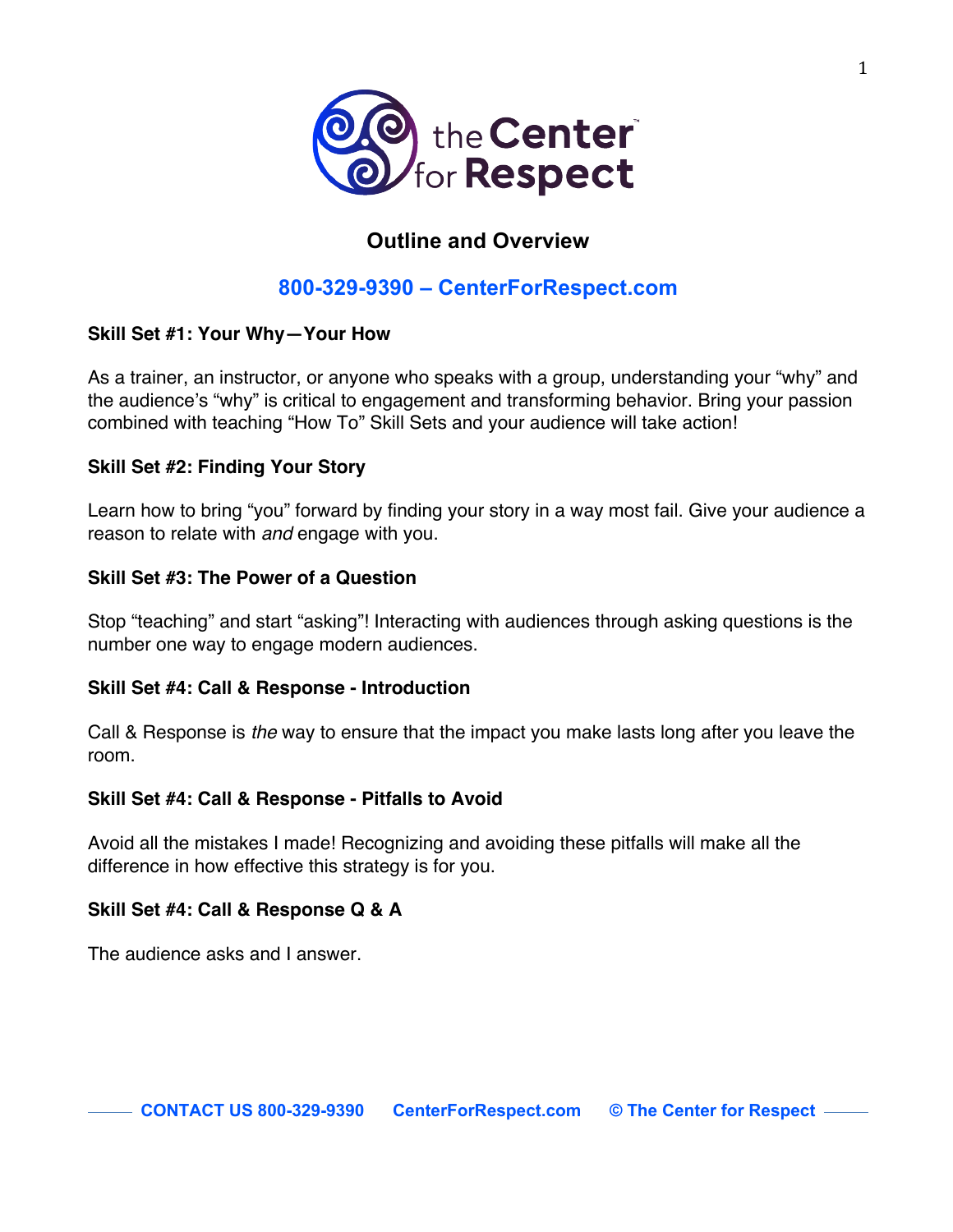### **Skill Set #5: Humor Me**

The fastest way to break down people's barriers so they will engage with you is through a single laugh. Learn how to use humor to drive your message home, even if you are not "funny," and including if you have a very serious topic.

### **Skill Set #6: Fears, Hecklers, and What Ifs**

Learn why the heckler is your greatest gift and become even more confident in your message.

### **Skill Set #7: Being Inclusive and Owning Privilege**

Do you own your own biases? Why should you consider being more inclusive? After all...how important can this really be? The answer is REALLY REALLY important!

#### **Skill Set #8: The Impact of a Powerful Story**

There is nothing like the impact of a powerful story to connect you with your audience, and imagine the impact you can make if it is one of your own personal stories? Next up, I'll share with you one of mine.

### **Skill Set #9: Finding Your Voice**

Do you have or have you had "The Imposter Syndrome"? If you talk in front of others, you probably have (everyone from beginners to the world's best has experienced it). The good news is we can defeat it by finding "Your Voice."

#### **Skill Set #10: Writing a Script**

In this section, you will get my easy formula for writing an engaging and impactful script. Plus, you will have the opportunity to write your own and/or update what you are using today.

### **Skill Set #11: Addressing & Reducing Victim Blaming**

Learn specific ways to address and dramatically reduce victim blaming when it shows up in conversations with your audience.

#### **Skill Set #12: Using Current Events**

Discover how you can incorporate edgy and controversial topics happening in the news and/or in society in a way that creates positive behavioral transformation!